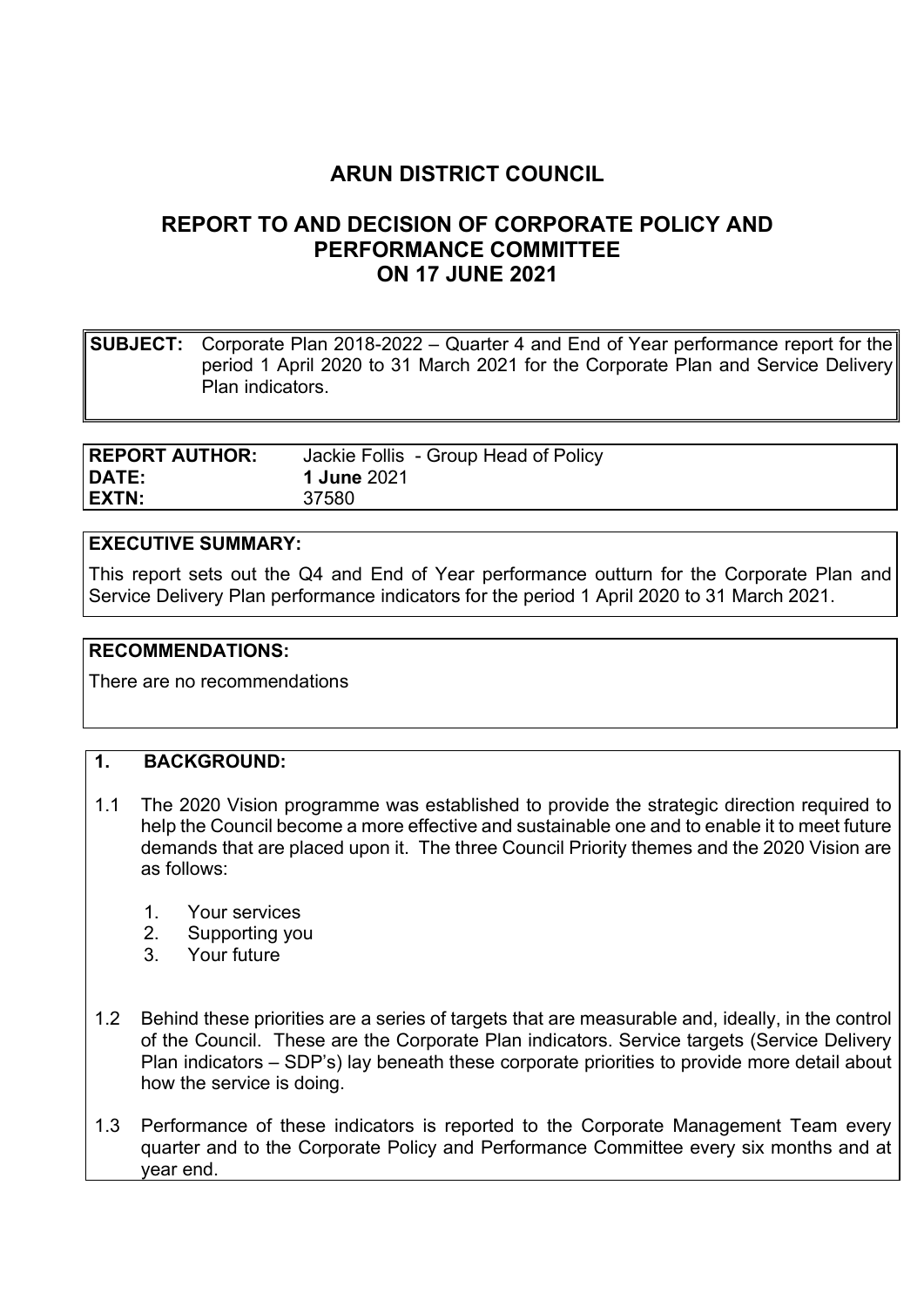- 1.4 A new Corporate Plan will be established during 2021/22 with a report coming to the Corporate Policy and Performance Committee in February 2022 with proposals for the new suite of Corporate Plan and Service Delivery Plan indicators for the period 2022-2026, to be implemented from April 2022.
- 1.5 Thresholds are used to establish which category of performance each indicator is within:

| <b>Not achieving target</b>  | 95% or less below target                                |
|------------------------------|---------------------------------------------------------|
| <b>Behind target</b>         | 95% - 99% below target                                  |
| <b>Achieving target</b>      | 100% of target (or achieving the anticipated target for |
|                              | the reporting period)                                   |
| <b>Over achieving target</b> | 1% above target                                         |

#### 1.6 This report has four appendices:

- Appendix A this gives full data and commentary for all Corporate Plan indicators for Q2 and Q4 2020/21.
- Appendix  $B -$  this gives comparator information on the performance of each indicator since 2013/14.
- **Appendix C** this gives full data and commentary for all Service Delivery Plan indicators for Q2 and Q4 2020/21.
- Appendix D this gives comparator information on the performance of each indicator since 2013/14.

#### Q4 CORPORATE PLAN PERFORMANCE 2020/2021

1.7 There are 11 Corporate Plan indicators and all 11 are measured at Q4.

| <b>Status</b>               | <b>Number of Corporate Plan</b><br>indicators in this category |
|-----------------------------|----------------------------------------------------------------|
| No data available           |                                                                |
| Didn't achieve target       |                                                                |
| <b>Behind Target</b>        |                                                                |
| <b>Achieved Target</b>      |                                                                |
| <b>Over Achieved target</b> |                                                                |
| <b>TOTAL</b>                | 11                                                             |

- 1.8 Please see appendix A which gives full data and commentary for all Corporate Plan indicators for Q2 and Q4 2020/21. Appendix B gives comparator information on the performance of each indicator since 2013/14.
- 1.9 Further information on the performance of each indicator in each performance category is detailed below:
	- 1.9.1 No data available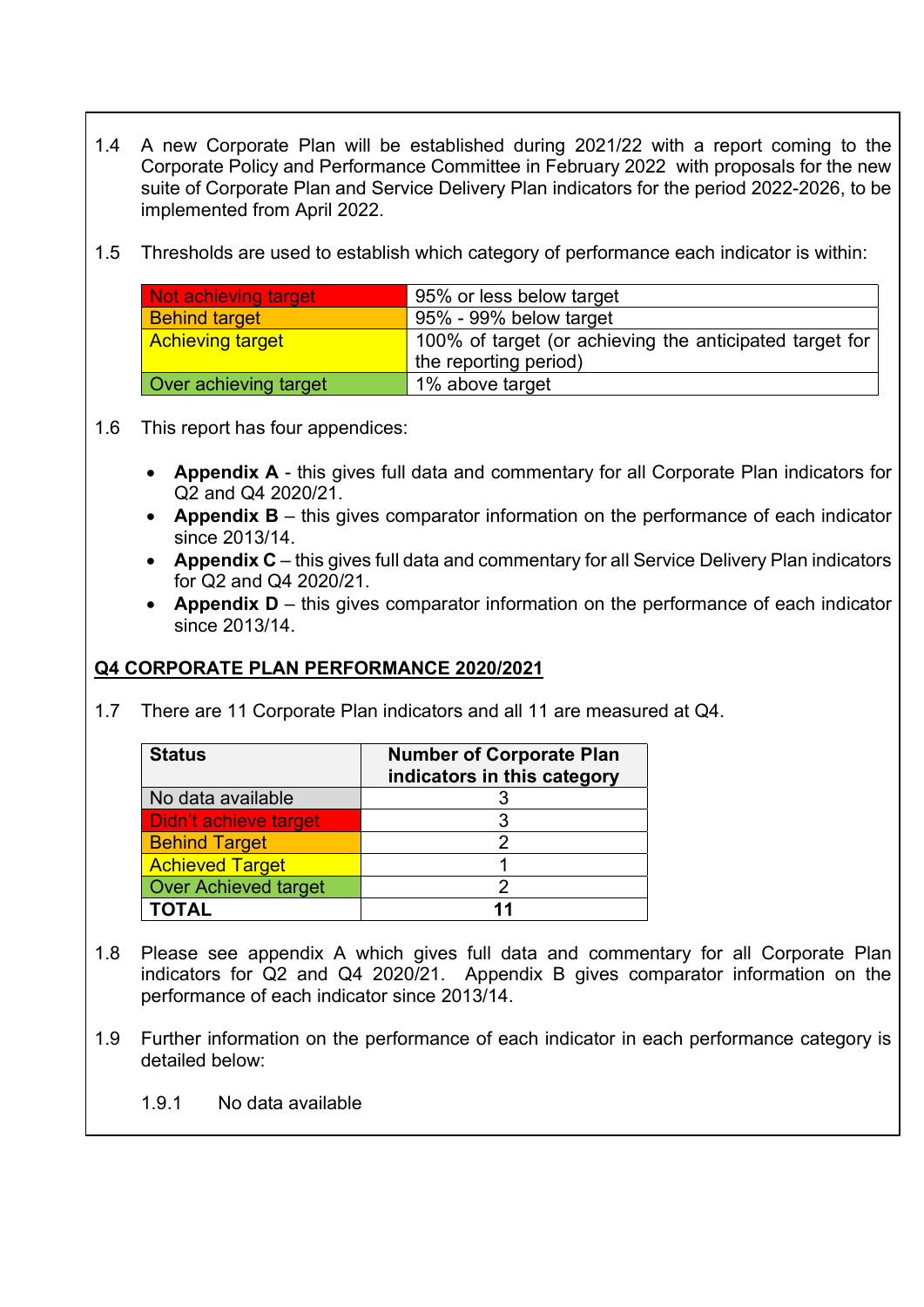3 indicators did not have data available at Q4 (CP1, CP4 and CP9). The data for these three indicators will be presented to the December meeting of the Corporate Policy and Performance Committee.

| <b>Indicator</b>                                                                                               | Reason for no data at Q4                                                                                                                                                          |
|----------------------------------------------------------------------------------------------------------------|-----------------------------------------------------------------------------------------------------------------------------------------------------------------------------------|
| CP1 - The level of public satisfied<br>or very satisfied with the overall<br>quality of the Council's services | See below                                                                                                                                                                         |
| CP4 - The level of customer<br>satisfaction with the cleanliness<br>of the District                            | See below                                                                                                                                                                         |
| CP9 - Number of new homes<br>completed (net)                                                                   | Data will not be available until September 2021 -<br>will be reported via Q2 reporting                                                                                            |
|                                                                                                                | Members should note that in the next Corporate<br>Plan the housing target will be updated to reflect<br>the stepped delivery requirements set out in the<br>Arun Local Plan 2018. |

In relation to CP1 and CP4, the Overview Scrutiny Committee wished to review the methodology for the survey in order to increase participation. A changed approach was agreed, but this required quotes to be sought before the approach could be implemented (all within existing budget). The quotation process took longer than anticipated due to the small number of companies interested in a process which continued to involve paper surveys, which was agreed as a requirement by OSC. Therefore, the survey which produces the data for these indicators will not be completed in time for it to be analysed and reported to the Corporate Policy and Performance Committee in June 2021. The outcomes will be reported to the December 2021 meeting in line with the six monthly reporting schedule.

#### 1.9.2 Didn't achieve target

3 indicators didn't achieve their targets at Q4 (CP5, CP7 and CP11). The Covid-19 pandemic adversely affected the performance of these three indicators. These will be monitored during 2021/22.

| <b>Indicator</b>                                                       | <b>Target</b><br>2020/21 | Q4<br>2020/21 | Commentary                                                                                                                                                                                                                                                           |
|------------------------------------------------------------------------|--------------------------|---------------|----------------------------------------------------------------------------------------------------------------------------------------------------------------------------------------------------------------------------------------------------------------------|
| $CP5$ - Number of<br>visits to Council<br>Leisure Centres<br>per annum | 860,300                  | 91,076        | For much of 2020/21 the Leisure Centres<br>were closed due to Covid. When<br>guidelines permitted the capacity of the<br>centres was greatly reduced. The<br>centres were open for the following<br>periods: 25 July to 24 October and 2<br>December to 24 December. |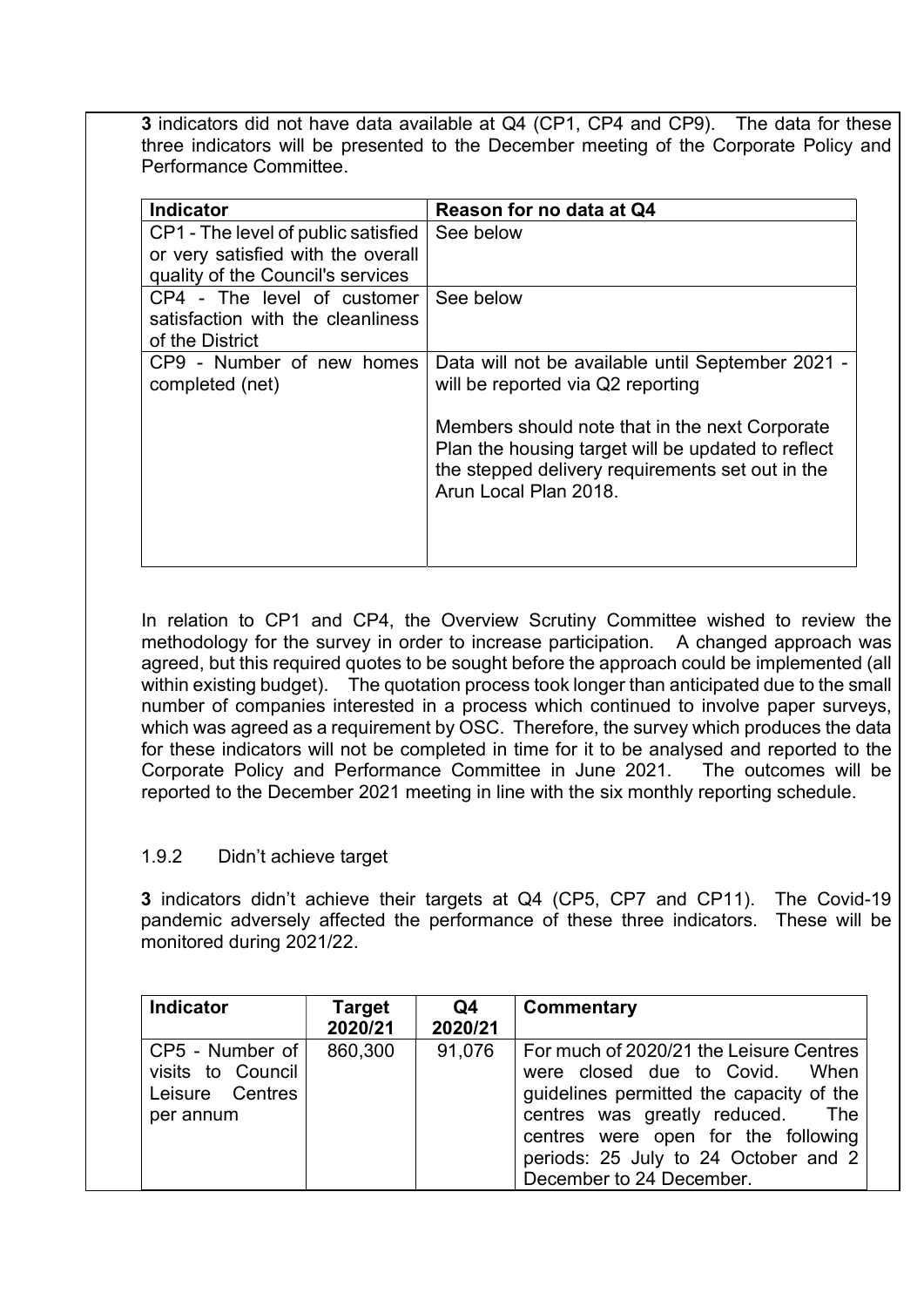| CP7                                                                                    | 70% | 45%    |                                                                                                                                                                                                                                                                                                                                                                                                                                                                                                                                                                                                                                   |
|----------------------------------------------------------------------------------------|-----|--------|-----------------------------------------------------------------------------------------------------------------------------------------------------------------------------------------------------------------------------------------------------------------------------------------------------------------------------------------------------------------------------------------------------------------------------------------------------------------------------------------------------------------------------------------------------------------------------------------------------------------------------------|
| Homelessness<br>applications<br>where<br>homelessness is<br>prevented                  |     |        | Overall performance is below target for a<br>number of reasons, mainly Covid<br>related. Prevention cases are being held<br>open for longer as a result of the ban on<br>evictions. This means that the private<br>rented sector is very stagnant with few<br>opportunities<br>move<br>on<br>becoming<br>available<br>order<br>to<br>in<br>prevent<br>homelessness<br>positively.<br>Family<br>relationships are also under immense<br>strain as a result of the pandemic and<br>subsequent<br>lockdowns<br>and<br>as<br>a<br>result, the ability to negotiate for people<br>to remain living at home has become<br>very limited. |
| <b>CP11</b><br>Household waste<br>sent for<br>reuse,<br>recycling<br>and<br>composting | 50% | 41.93% | This is made up of a dry recycling rate of<br>26.06% and composting rate of 15.87%.<br>Benchmarking with similar councils has<br>identified that all have experienced<br>similar reductions in recycling rates<br>which is a direct result of changed<br>consumer habits during the Covid<br>lockdown. Please also note that this<br>figure is subject to verification following<br>confirmation of some March data; the<br>figure may therefore alter slightly.                                                                                                                                                                  |

#### 1.9.3 Behind target

2 indicators were behind their targets at Q4 (CP3 and CP10). The Covid-19 pandemic adversely affected the performance of CP3 and the collection of Council Tax. Both indicators were only just behind target. CP3 will be monitored during 2021/22.

| Indicator                        | Target<br>2020/21 |        | $Q4 2020/21$ Commentary                                                                                                                                                                                                                                             |
|----------------------------------|-------------------|--------|---------------------------------------------------------------------------------------------------------------------------------------------------------------------------------------------------------------------------------------------------------------------|
| CP3 - Council Tax  <br>collected | 98%               | 97.10% | Marginally below last years Council<br>Tax collection rate of 97.5%. The<br>team have worked hard to minimise<br>the impact of Covid. Collection rate<br>has been affected by court action<br>being suspended, other than in<br>November, as a result of the courts |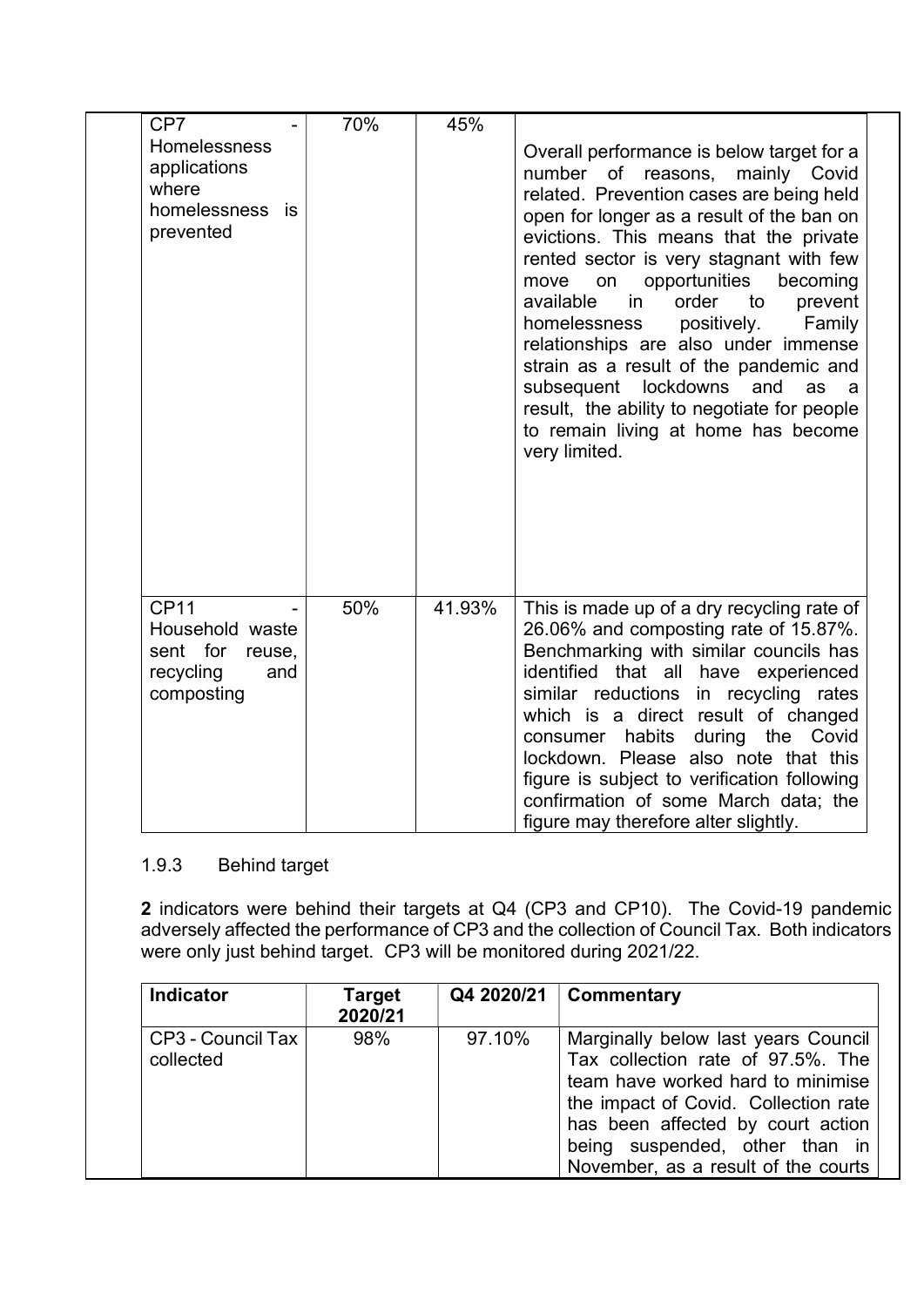|                                                                                        |  | being closed as a result of Covid.<br>This along with cases not being<br>escalated to Enforcement Agents<br>has impacted our ability to collect any<br>outstanding debt due for 20/21. |
|----------------------------------------------------------------------------------------|--|----------------------------------------------------------------------------------------------------------------------------------------------------------------------------------------|
| CP10 - Total £99,000,000<br>rateable business<br>value for the Arun<br><b>District</b> |  | £97,557,516 This figure is for the end of March<br>2021.                                                                                                                               |

# 1.9.4 Achieved target

1 indicator achieved its target at Q4 (CP8) and the commentary below shows the properties which make up the total of 35.

| <b>Indicator</b>                                                                         | <b>Target</b><br>2020/21 | Q4 2020/21 | Commentary                                                                                 |
|------------------------------------------------------------------------------------------|--------------------------|------------|--------------------------------------------------------------------------------------------|
| $CP8 - Number of$<br>Council<br>new<br>built<br>homes<br>or<br>purchased<br>per<br>annum | 35                       | 35         | 10 x Starling House<br>1 x Buyback<br>2 x Longford Rd<br>14 x Windroos<br>8 x Quiet Waters |

## 1.9.5 Over Achieved target

2 indicators over achieved their targets at Q4 (CP2 and CP6).

| <b>Indicator</b>                                                                                                      | Target<br>2020/21 | Q4 2020/21 | Commentary                                                                                                                                                                                                                                                                                                                                                                                                                                                                                                                                                                                                                                                                                                                                   |
|-----------------------------------------------------------------------------------------------------------------------|-------------------|------------|----------------------------------------------------------------------------------------------------------------------------------------------------------------------------------------------------------------------------------------------------------------------------------------------------------------------------------------------------------------------------------------------------------------------------------------------------------------------------------------------------------------------------------------------------------------------------------------------------------------------------------------------------------------------------------------------------------------------------------------------|
| CP <sub>2</sub><br>Food<br>businesses<br>with<br>hygiene<br>food<br>ratings<br>of<br>3<br>(satisfactory) and<br>above | 93%               | 98.20%     | This figure is based on the most<br>recent inspection, noting that due to<br>COVID there are a significant<br>number of premises that are<br>overdue their physical food hygiene<br>inspection as well as a large number<br>of new businesses yet to receive a<br>rating. Inspections have been<br>prioritised in line with Food<br>Standards Agency (FSA) guidance,<br>which includes conducting remote<br>inspections, however the FSA do<br>not permit re-rating of businesses<br>based on a remote inspection.<br>There were >500 fewer food safety<br>interventions in 20/21 than would<br>have been the case had it not been<br>for COVID. It will not be possible to<br>deliver the whole backlog of<br>interventions within existing |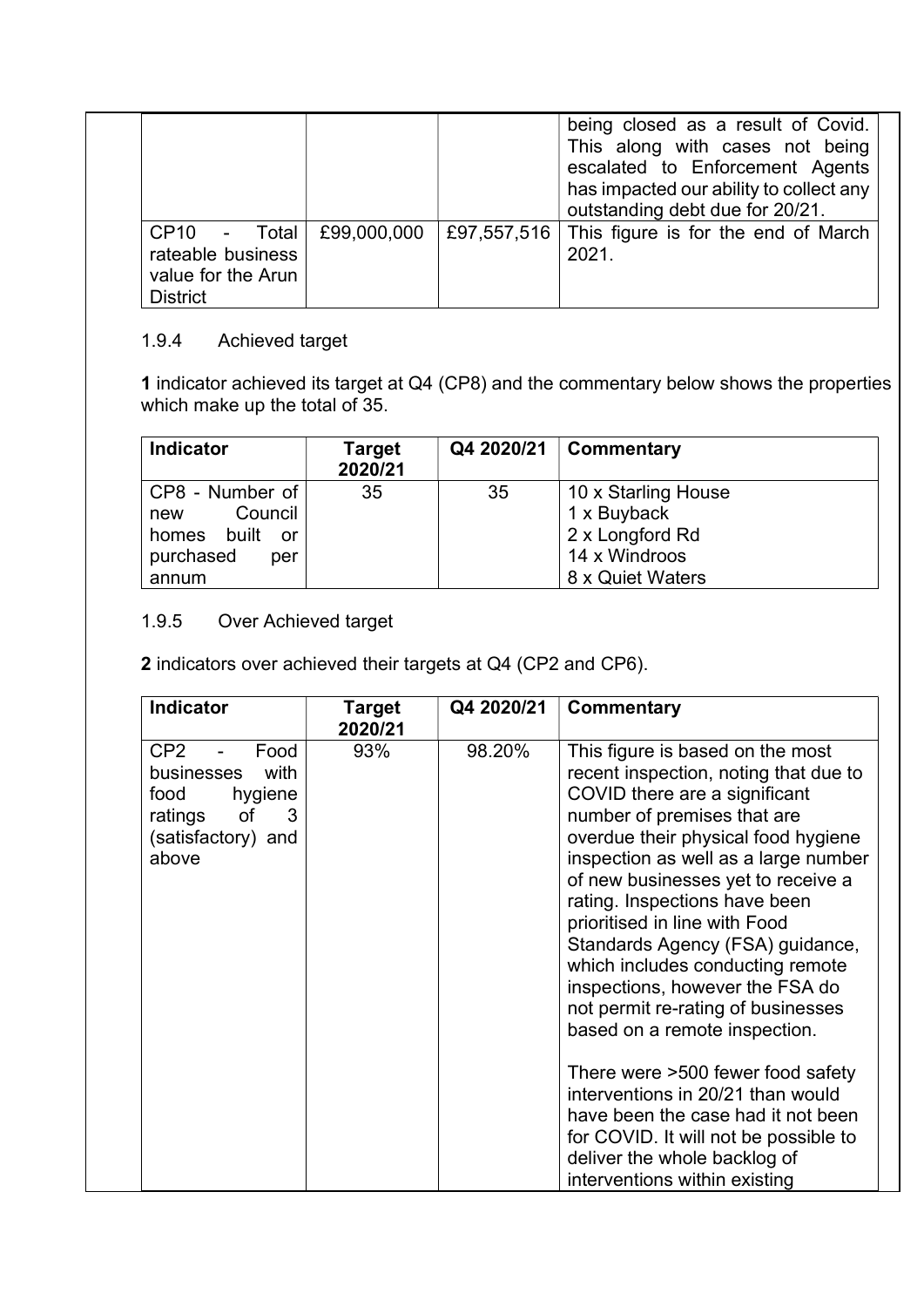|                                                                                                     |   |     | resources. However, the FSA will be<br>issuing guidance by the end of June<br>to local authorities on how it expects<br>the backlog of food safety<br>inspections to be managed. It has<br>been agreed in consultation with the<br><b>Cabinet Member for Technical</b><br>Services that the food safety service<br>plan for 21/22 can therefore be<br>deferred until after this guidance has<br>been issued, when the resource<br>implications will be better<br>understood. It is expected that<br>additional food safety contractors<br>will need to be engaged, for which<br>preparatory work is underway. |
|-----------------------------------------------------------------------------------------------------|---|-----|---------------------------------------------------------------------------------------------------------------------------------------------------------------------------------------------------------------------------------------------------------------------------------------------------------------------------------------------------------------------------------------------------------------------------------------------------------------------------------------------------------------------------------------------------------------------------------------------------------------|
| CP6 - Time taken<br>to<br>process<br>Housing<br>Benefit/Council<br>Tax Benefit new<br>claims (days) | 8 | 2.6 | <b>Target Achieved</b>                                                                                                                                                                                                                                                                                                                                                                                                                                                                                                                                                                                        |

#### 1.10 Actions

Considering the impact of the Covid pandemic on the Council, to have only not achieved the targets for 5 out of the 11 Corporate Plan indicators is testament to the hard work of Council officers over the last year. CMT believe that no remedial action is required for any of the Corporate Plan indicators at Q4. However, several indicators will need to be monitored during 2022 as the Council recovers from the Covid-19 pandemic:

- CP3: Council Tax collected
- CP5: Number of visits to Council Leisure Centres per annum
- CP7: Homelessness applications where homelessness is prevented
- CP10: Total rateable business value for the Arun District
- CP11: Household waste sent for reuse, recycling and composting

The three indicators which did not have data will be reported to the Corporate Policy and Performance Committee in December 2021:

- CP1: The level of public satisfied or very satisfied with the overall quality of the Council's services
- CP4: The level of customer satisfaction with the cleanliness of the District
- CP9: Number of new homes completed (net)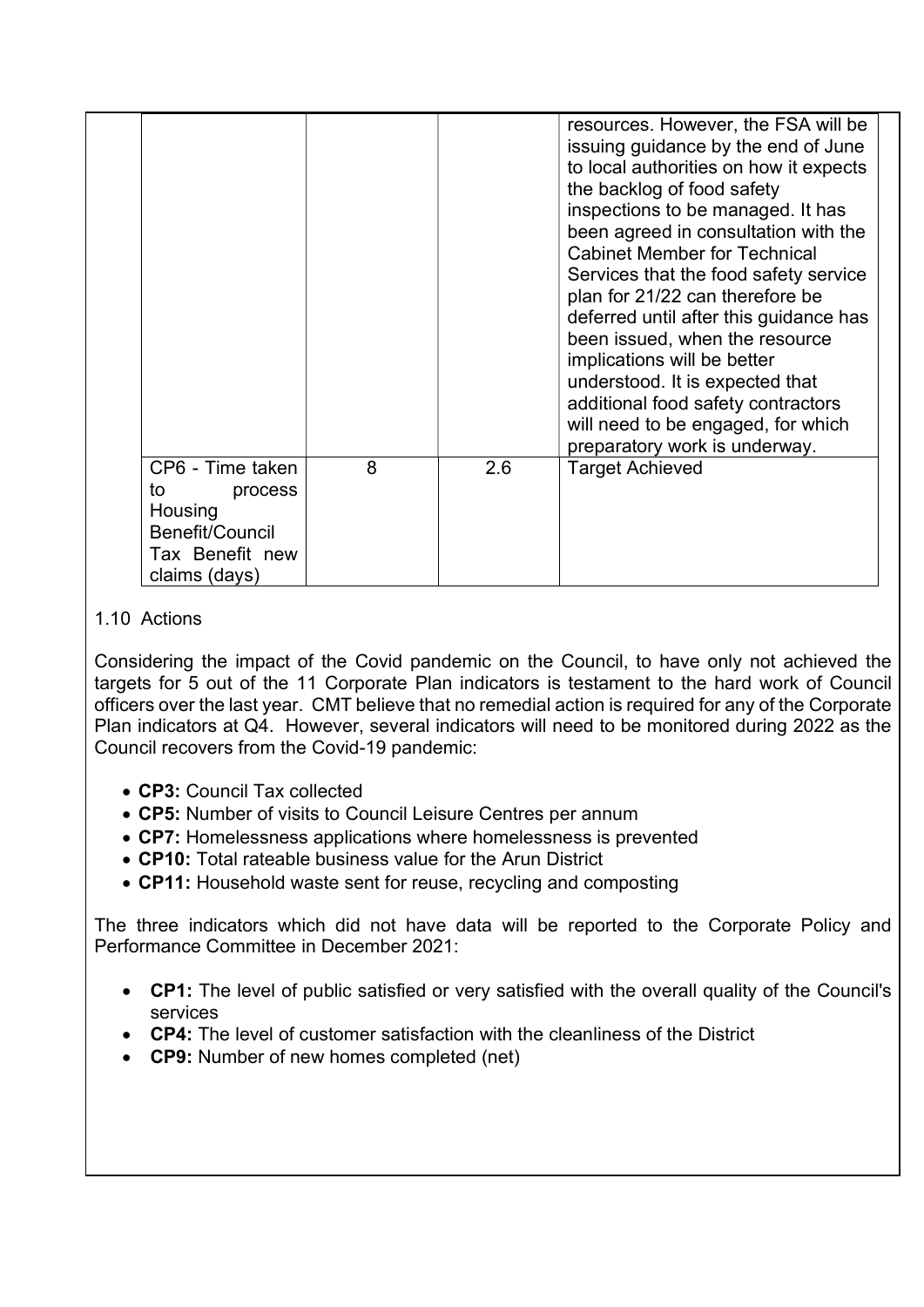## Q2 SERVICE DELIVERY PLAN (SDP) PERFORMANCE 2020/2021

1.11 There are 23 Service Delivery Plan (SDP) indicators. All 23 indicators are measured at Q4.

| <b>Status</b>               | <b>Number of Service Delivery</b><br><b>Plan indicators in this</b><br>category |
|-----------------------------|---------------------------------------------------------------------------------|
| No data available           |                                                                                 |
| Didn't achieve target       |                                                                                 |
| <b>Behind Target</b>        |                                                                                 |
| <b>Achieved Target</b>      | 2                                                                               |
| <b>Over Achieved target</b> | 11                                                                              |
|                             |                                                                                 |

- 1.12 Please see appendix C which gives full data and commentary for all Service Delivery Plan indicators for Q2 and Q4 2020/21. Appendix D gives comparator information on the performance of each indicator since 2013/14.
- 1.13 Further information on the performance of each indicator in each performance category is detailed below:

#### 1.13.1 No data available

1 indicator did not have data available at Q4 (SDP20).

| <b>Indicator</b>        | Reason for no data at Q4                                                          |
|-------------------------|-----------------------------------------------------------------------------------|
|                         | SDP20 - Number of Council   This work has been suspended for 2020/21 due to       |
|                         | housing fraud cases prevented   recruitment to phase 2 of the housing restructure |
| or properties recovered | being delayed and subsequently phased as a                                        |
|                         | result of Covid 19. New officer to start in post mid-                             |
|                         | May 2021                                                                          |

#### 1.13.2 Didn't achieve target

8 indicators didn't achieve their targets at Q4 (SDP7, SDP10, SDP11, SDP16, SDP17, SDP18, SDP21 and SDP23). The Covid-19 pandemic adversely affected the performance of all of these indicators and they will be monitored during 2021/22. In relation to SDP10, we continue to monitor complaints both through the Reviewing Officer signing off any complaint investigation and lessons learnt being flagged with the relevant Group Head.

| <b>Indicator</b>                                                                  | <b>Target</b><br>2020/21 | Q4 2020/21 | <b>Commentary</b>                                                                                                                                                                                                                                             |
|-----------------------------------------------------------------------------------|--------------------------|------------|---------------------------------------------------------------------------------------------------------------------------------------------------------------------------------------------------------------------------------------------------------------|
| SDP7 - The total   £1,000,000  <br>income received<br>from general fund<br>assets |                          |            | £923,381.72   Property & Estates end of year income<br>forecast is significantly lower than<br>target. This is principally because of<br>the impact on tenants of the pandemic.<br>Various schemes have been agreed by<br>the Council within the past year to |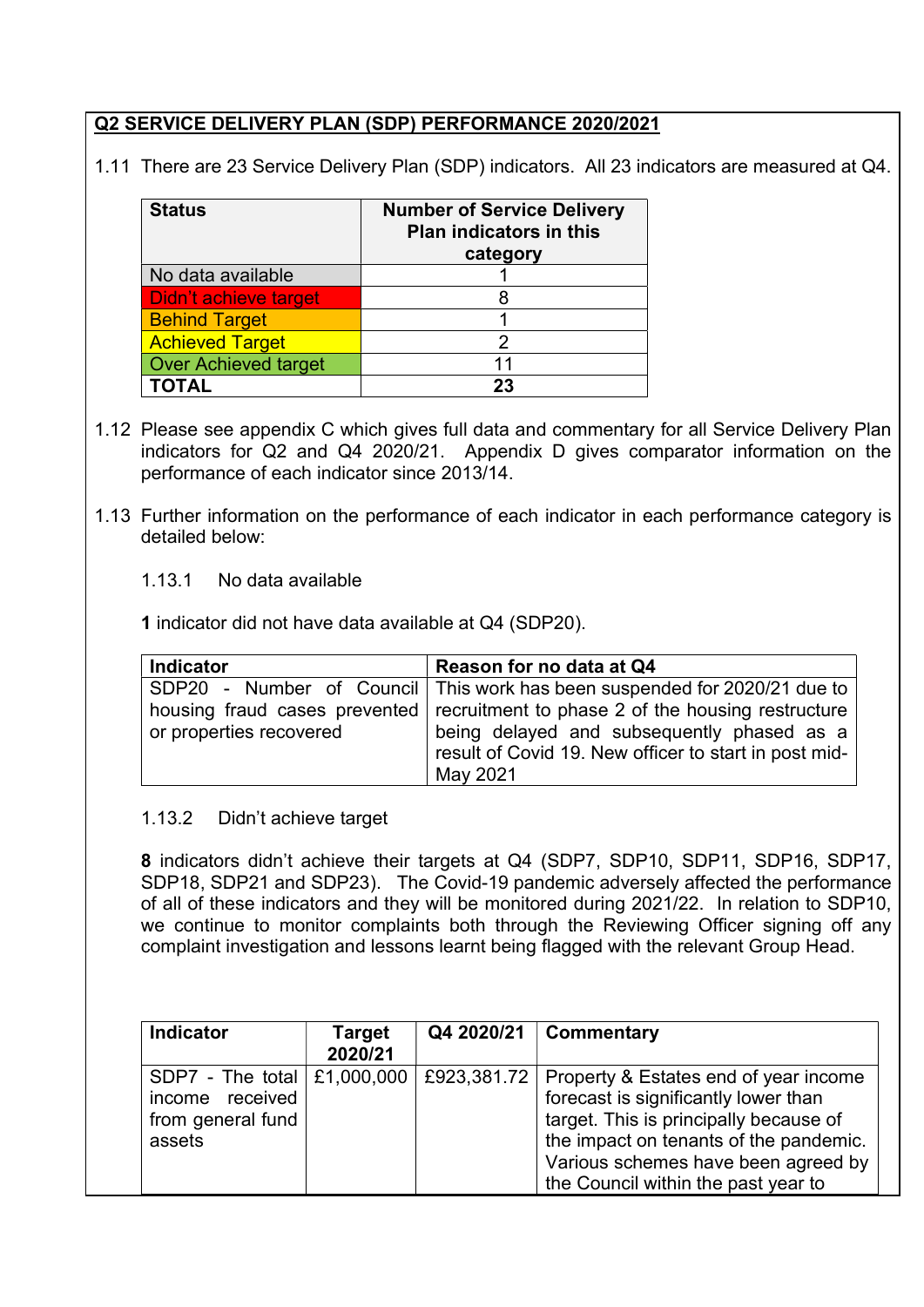|                     |       |          | make facilities available to defer/write-                    |
|---------------------|-------|----------|--------------------------------------------------------------|
|                     |       |          |                                                              |
|                     |       |          | off elements of rental income in order                       |
|                     |       |          | to alleviate the impact of some of those                     |
|                     |       |          | tenants adversely affected by the                            |
|                     |       |          | pandemic. This 20/21 shortfall includes                      |
|                     |       |          | rents which could still be collected over                    |
|                     |       |          | a longer period of time. However,                            |
|                     |       |          | future rental income could also be                           |
|                     |       |          | impaired by the anticipated economic                         |
|                     |       |          | downturn. As trading conditions return                       |
|                     |       |          | to something more akin to normal, the                        |
|                     |       |          | Property & Estates team and its agents                       |
|                     |       |          | will seek to recover unauthorised rent                       |
|                     |       |          | arrears. Adherence to agreed rent                            |
|                     |       |          |                                                              |
|                     |       |          | repayment plans will also be carefully                       |
|                     |       |          | monitored. The 20/21 shortfall will not                      |
|                     |       |          | be fully recovered as some tenant                            |
|                     |       |          | businesses are not expected to survive                       |
|                     |       |          | the financial impact of the pandemic.                        |
|                     |       |          | Vacant units will be advertised                              |
|                     |       |          | promptly, but the pandemic has                               |
|                     |       |          | accelerated some structural changes,                         |
|                     |       |          | in particular to the retail sector. Covid                    |
|                     |       |          | is therefore likely to have a continuing                     |
|                     |       |          | adverse effect on the income from the                        |
|                     |       |          | Council's General Fund estate in                             |
|                     |       |          | 21/22. Other opportunities to derive                         |
|                     |       |          | income from the Council's General                            |
|                     |       |          | Fund assets will be investigated and                         |
|                     |       |          | brought forward in due course. Rents                         |
|                     |       |          |                                                              |
|                     |       |          | do not qualify for the governments                           |
|                     |       |          | Sales, Fees and Charges income                               |
|                     |       |          | compensation scheme compensation                             |
|                     |       |          | scheme.                                                      |
| SDP10 - Number      | 10    | 14       | 6 x Stage 2 complaints determined in                         |
| of<br>2<br>stage    |       |          | Q4 20/21:-                                                   |
| corporate           |       |          | 1 x Not Justified                                            |
| complaints found    |       |          | 4 x Partially Justified - 2 x Planning                       |
| to be justified or  |       |          | (same complainant), 1 x Environmental                        |
| partially justified |       |          | Health, 1 x Housing Repairs                                  |
|                     |       |          | 1 x Justified - Planning                                     |
|                     |       |          |                                                              |
|                     |       |          | We continue to monitor complaints both                       |
|                     |       |          | through the Reviewing Officer signing                        |
|                     |       |          | off any complaint investigation and                          |
|                     |       |          | lessons learnt being flagged with the                        |
|                     |       |          |                                                              |
|                     |       |          | relevant Group Head.<br>The amount of waste collected across |
| SDP11 - Residual    | 450kg | 475.35kg |                                                              |
| household waste     |       |          | the District per household has gone up                       |
| per household       |       |          | due to changed habits due lockdown                           |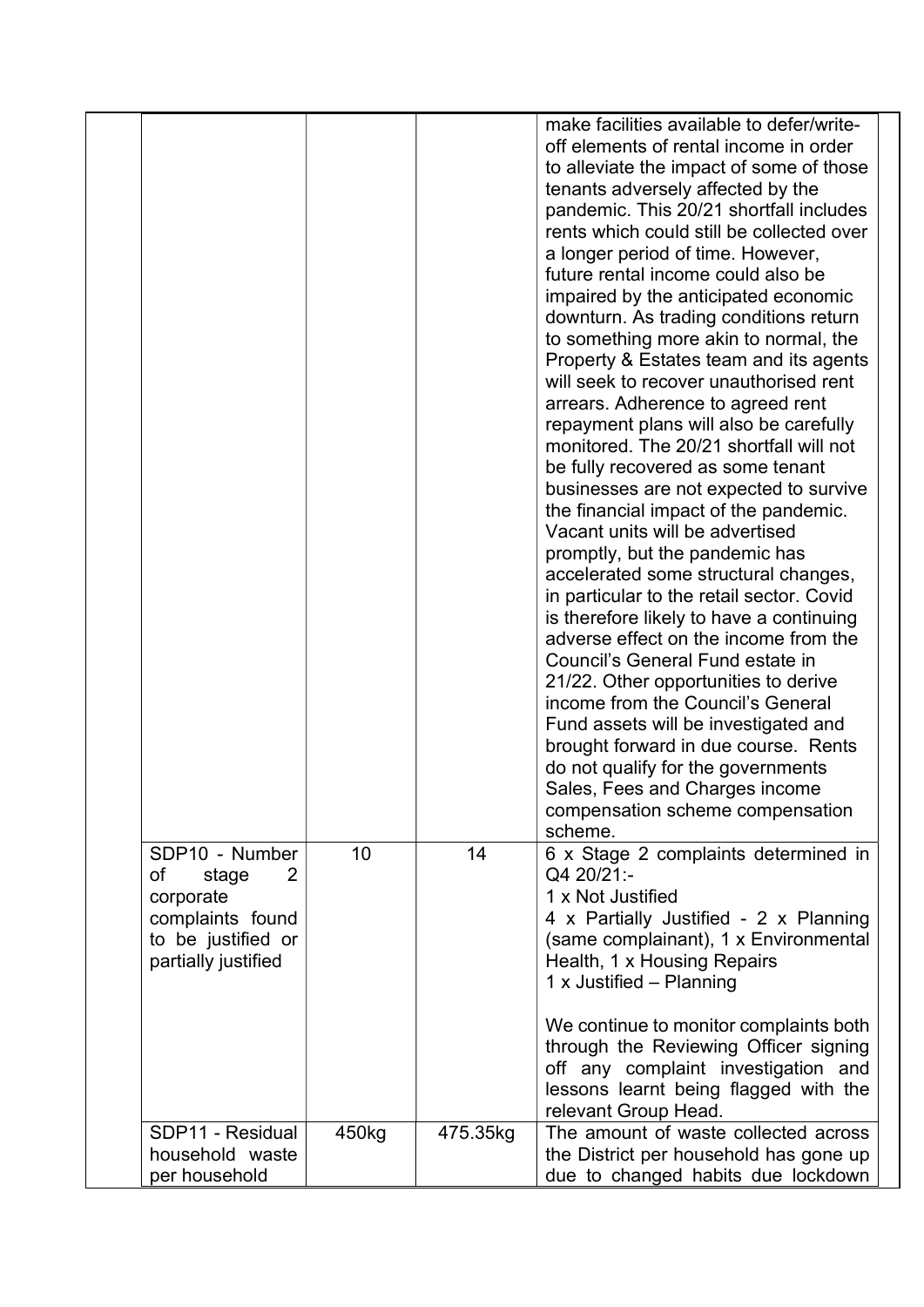|                                                                  |          |            | and the effects of the pandemic. An<br>Adept survey of local authorities<br>showed that 82% across the UK had<br>reported higher an increase in residual<br>waste with 70% of these being an<br>increase between 1-20% higher and<br>10% of authorities reporting increases<br>in excess of 20%. The verified figures<br>across the Country have yet to be<br>released, however the increases we<br>have seen are broadly in line with those<br>across neighbouring West Sussex<br>Authorities.                                                            |
|------------------------------------------------------------------|----------|------------|------------------------------------------------------------------------------------------------------------------------------------------------------------------------------------------------------------------------------------------------------------------------------------------------------------------------------------------------------------------------------------------------------------------------------------------------------------------------------------------------------------------------------------------------------------|
| SDP <sub>16</sub><br><b>Business</b><br>rates<br>collected       | 99%      | 94.00%     | The collectable debt for 20/21 has<br>almost halved as a result of numerous<br>reliefs<br>introduced<br>by<br>central<br>government. The recovery of the<br>remaining collectable debt has been<br>impacted by closure of the courts due to<br>Covid, restricting our ability to pursue<br>the outstanding debt. Businesses have<br>also been impacted by the three<br>lockdowns over the past year which has<br>affected their ability to trade profitably.                                                                                               |
| SDP17 - Housing<br><b>Benefit</b><br>overpayments<br>recovered   | 110%     | N/A        | All recovery action was suspended until<br>September 2020. Invoices for April to<br>August 2020 were issued in September.<br>Although the courts reopened<br>in<br>November 2020, they closed again<br>soon after due to lockdown three,<br>impacting on our ability to pursue<br>Expected<br>debt.<br>to<br>resume<br>June<br>2021. Furthermore, the ability to do an<br>attachment of earnings to DWP benefits<br>is suspended until late April 2021. It<br>should be noted that all West Sussex<br>authorities are experiencing a similar<br>situation. |
| SDP18 - Cost of<br>emergency<br>accommodation<br>per annum (net) | £533,000 | £1,266,000 | This target has been heavily impacted<br>by Covid. Additional placements have<br>been made this year as a result of<br>Covid. This has resulted in additional<br>expenditure of £481,000 (£312,000 of<br>which has been offset by successful in<br>year funding bids). Further additional<br>expenditure has been incurred due to<br>existing placements at the start of the                                                                                                                                                                               |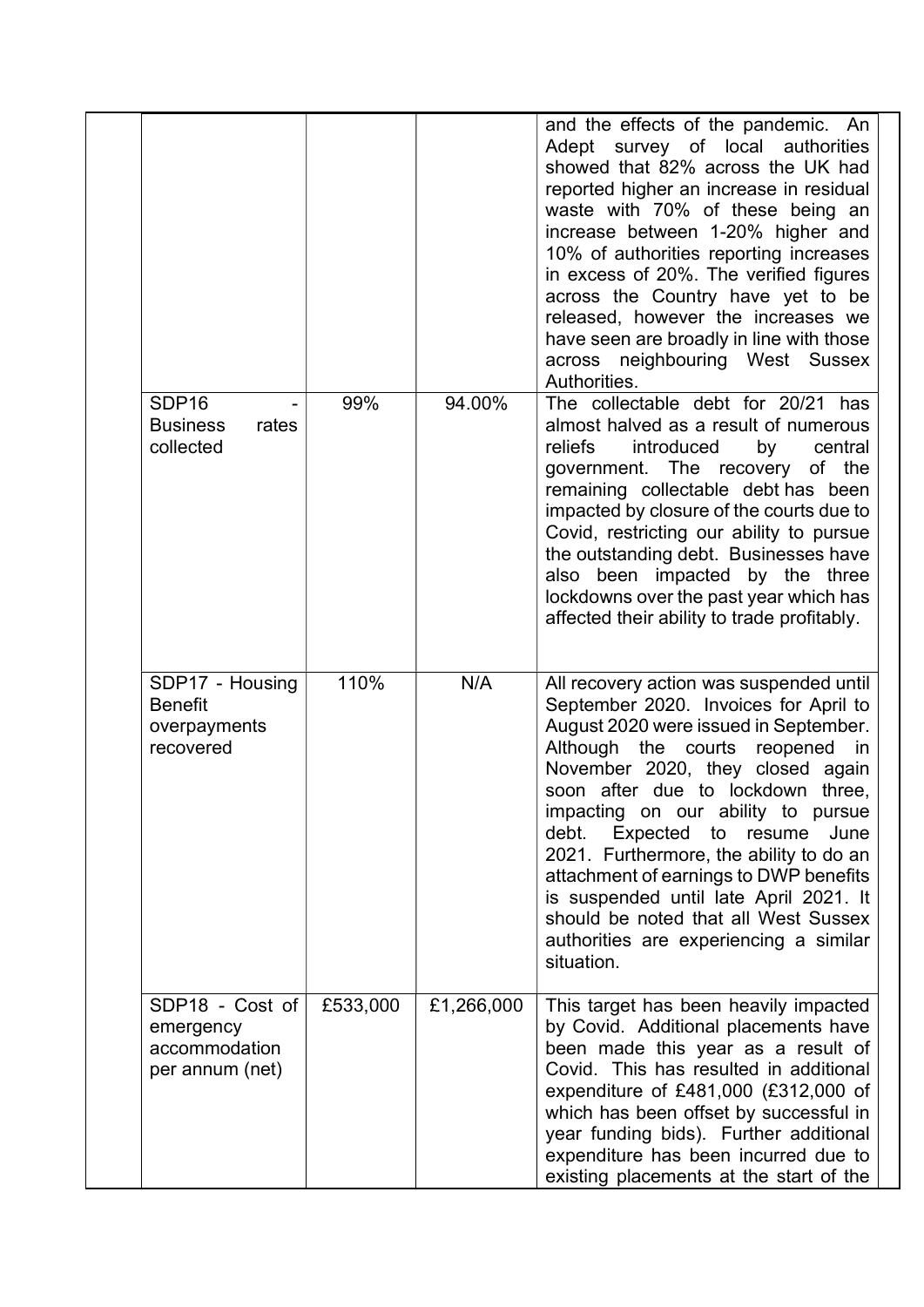|                                                                                                                                                                                      |     |     | year being accommodated for a longer<br>period as a result of a government<br>directive that households not be asked<br>to leave when our duty has ended<br>during the first quarter of the year.                                                                                                        |
|--------------------------------------------------------------------------------------------------------------------------------------------------------------------------------------|-----|-----|----------------------------------------------------------------------------------------------------------------------------------------------------------------------------------------------------------------------------------------------------------------------------------------------------------|
| SDP21 - Average<br>from<br>time<br>property vacated<br>to property re let<br>(days)                                                                                                  | 24  | 82  | This target has been significantly<br>impacted by Covid. National lockdown<br>#1 resulted in work being suspended for<br>8 weeks. Once work restarted, there<br>were supply chain issues impacted by<br>Covid and we were simultaneously<br>mobilising the new responsive repairs<br>and voids contract. |
| SDP <sub>23</sub><br>Wellbeing clients<br>reporting that one<br>or more of their<br>lifestyle goals has<br>been achieved (3<br>months after the<br>conclusion of an<br>intervention) | 80% | 76% | A high number of clients did<br>not<br>respond to our follow up contact.                                                                                                                                                                                                                                 |

# 1.13.3 Behind target

1 indicator was behind it's target at Q4 (SDP5) but it was only just behind target which is positive considering the effects on the pandemic on shopping and industry during the past .<br>year.

| <b>Indicator</b>                                                       | <b>Target</b><br>2020/21 | Q4<br>2020/21 | Commentary                                                                                                                                                                                                                                                                                                                                                                                                                                                                                                                                                                                                                                                                              |
|------------------------------------------------------------------------|--------------------------|---------------|-----------------------------------------------------------------------------------------------------------------------------------------------------------------------------------------------------------------------------------------------------------------------------------------------------------------------------------------------------------------------------------------------------------------------------------------------------------------------------------------------------------------------------------------------------------------------------------------------------------------------------------------------------------------------------------------|
| SDP5 - Occupied<br>units<br>retail<br><i>in</i><br><b>Bognor Regis</b> | 90%                      | 89%           | The audit was conducted on the first day<br>non-essential retail could<br>reopen<br>following lockdown. Four of the five<br>national chains in the<br>core<br>area<br>previously noted as "at risk" have<br>reopened - these being Mountain<br>Warehouse, Edinburgh Woollen Mill,<br>Peacocks and Bonmarche. Sadly<br>Trespass did close. There were five new<br>independent shop openings: a pet<br>grooming service; beauty parlour;<br>Mexican takeaway; café; and a travel<br>agent. There are also signs of<br>refurbishment in currently vacant units<br>where builders have confirmed new<br>commercial tenants, and signs of life in<br>places that have been closed for a long |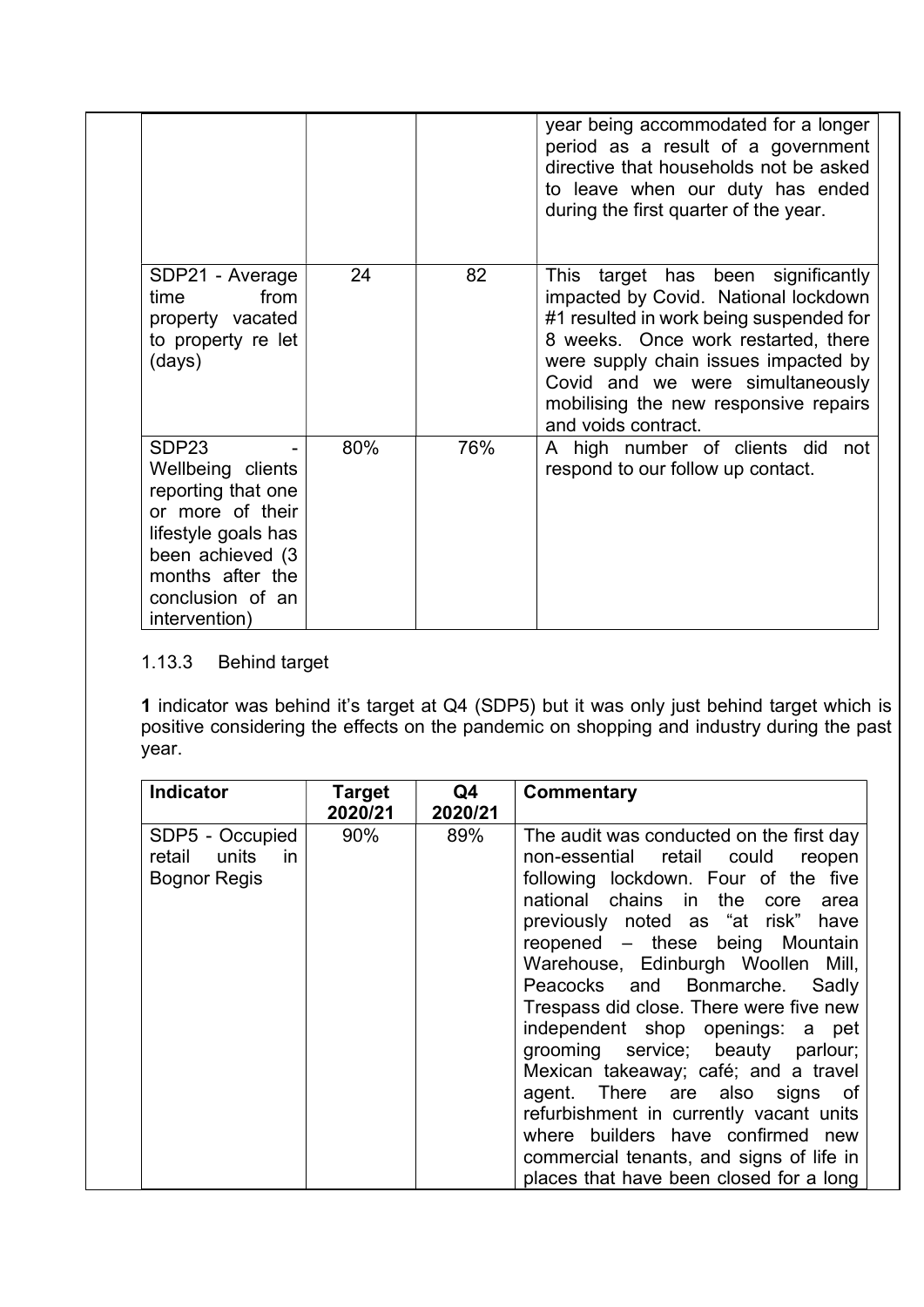| time. Plus plentiful rumours that currently<br>empty properties have new tenants lined<br>up. Footfall figures compared to 2019<br>indicate a 28% decrease, however at the |
|----------------------------------------------------------------------------------------------------------------------------------------------------------------------------|
| time of audit there was encouragement<br>that people were returning to town<br>centres with an increase in footfall of<br>159% from the previous week<br>(in               |
| lockdown).                                                                                                                                                                 |

# 1.13.4 Achieved target

2 indicators achieved their targets at Q4 (SDP8 and SDP22).

| <b>Indicator</b>                                                                                                                                      | <b>Target</b><br>2020/21 | Q4<br>2020/21 | Commentary             |
|-------------------------------------------------------------------------------------------------------------------------------------------------------|--------------------------|---------------|------------------------|
| SDP <sub>8</sub><br><b>The</b><br>$\blacksquare$<br>inspection of all<br><b>District</b><br>Arun<br>Council coastal<br>defence assets<br>twice a year | 2                        | 2             | <b>Target Achieved</b> |
| SDP22 - Number<br>Council<br>of<br>properties with a<br>valid gas safety<br>certificate                                                               | 100%                     | 100%          | <b>Target Achieved</b> |

## 1.13.5 Over Achieved target

11 indicators over achieved their targets at Q4 (SDP1, SDP2, SDP3, SDP4, SDP6, SDP9, SDP12, SDP13, SDP14, SDP15 and SDP19).

| <b>Indicator</b>                                                                       | <b>Target</b><br>2020/21 | Q4<br>2020/21 | Commentary                                                                                                                                                                                                                                                                                                                                                                                                                                                                                                                                                                                                                                        |
|----------------------------------------------------------------------------------------|--------------------------|---------------|---------------------------------------------------------------------------------------------------------------------------------------------------------------------------------------------------------------------------------------------------------------------------------------------------------------------------------------------------------------------------------------------------------------------------------------------------------------------------------------------------------------------------------------------------------------------------------------------------------------------------------------------------|
| SDP1<br>Major<br>$\overline{\phantom{a}}$<br>applications<br>determined in 13<br>weeks | 80%                      | 93%           | The Council uses 'extensions of time'<br>agreements with applicants to ensure<br>that decisions are made within agreed<br>time limits. In reporting performance,<br>government guidance allows for these<br>agreements to be used so that decisions<br>are issued within time. When taking the<br>of these agreements<br>into<br>use<br>consideration the Council's performance<br>was 66 out of 71 or 93%. When not taking<br>these agreements into consideration and<br>just providing raw data on timescales, the<br>Council's performance on<br>these<br>applications was 28 out of 71 or 39%<br>determined<br>in 13<br>weeks.<br><b>This</b> |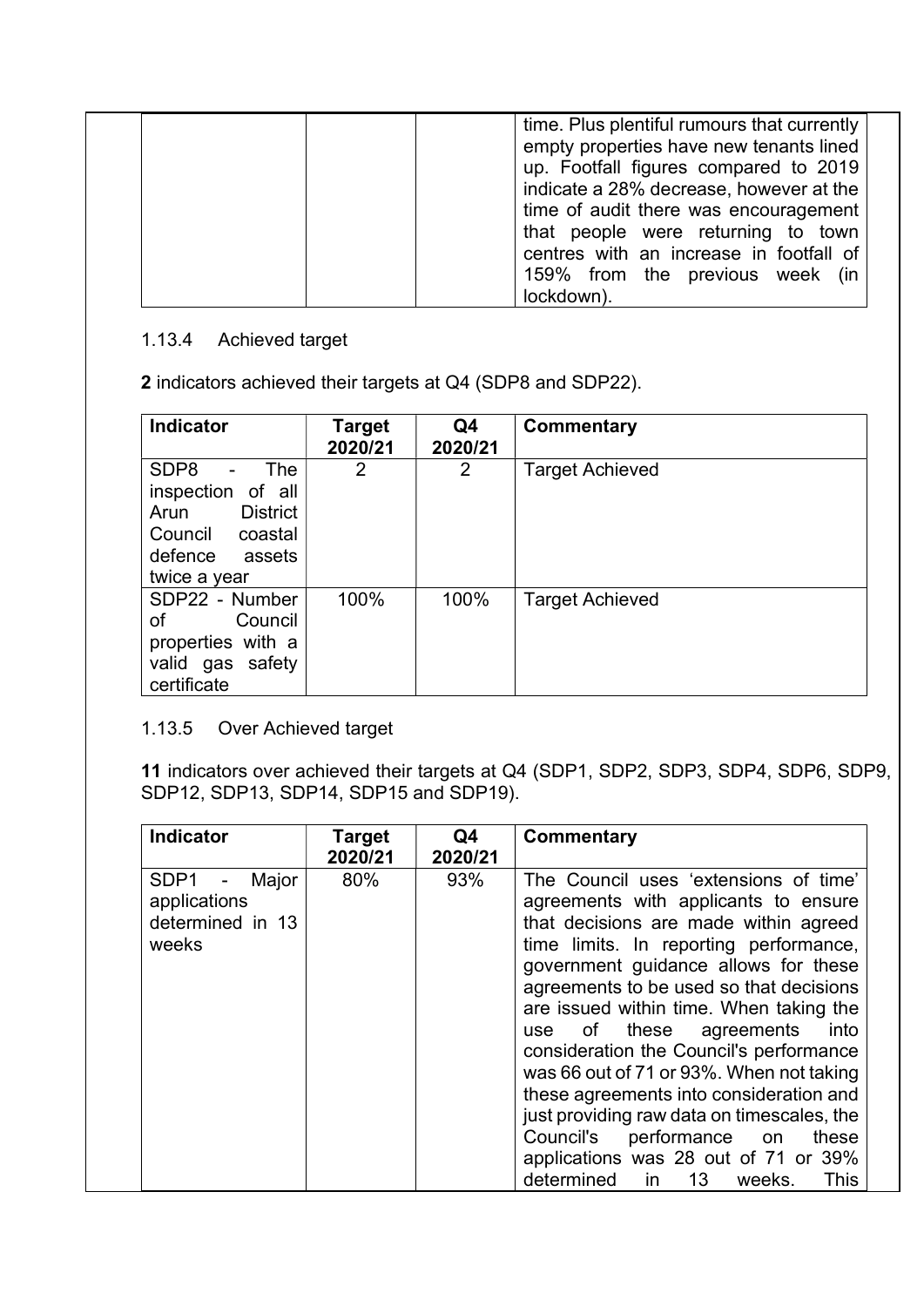|                                                                                         |     |     | performance is above the targets set.<br>The Group Head of Planning carried out<br>a full performance management review<br>exercise in mid 2020. Q2 and Q3 data<br>showed<br>big<br>improvement<br>a<br>in.<br>performance. However, Q4 performance<br>was significantly worse at only 18%. After<br>all of the hard work and measures put in<br>disappointing<br>it<br>is<br>that<br>place,<br>performance has decreased again. The<br>Group Head of Planning will monitor this<br>in case further interventions are required                                                                                                                                                                                                                                                                                                                                                                                                                                                                                                              |
|-----------------------------------------------------------------------------------------|-----|-----|---------------------------------------------------------------------------------------------------------------------------------------------------------------------------------------------------------------------------------------------------------------------------------------------------------------------------------------------------------------------------------------------------------------------------------------------------------------------------------------------------------------------------------------------------------------------------------------------------------------------------------------------------------------------------------------------------------------------------------------------------------------------------------------------------------------------------------------------------------------------------------------------------------------------------------------------------------------------------------------------------------------------------------------------|
| SDP <sub>2</sub><br>Minor<br>$\blacksquare$<br>applications<br>determined in 8<br>weeks | 90% | 97% | again.<br>The Council uses 'extensions of time'<br>agreements with applicants to ensure<br>that decisions are made within agreed<br>time limits. In reporting performance,<br>government guidance allows for these<br>agreements to be used so that decisions<br>are issued within time. When taking the<br>agreements<br>into<br>of<br>these<br>use<br>consideration the Council's performance<br>was 224 out of 231 or 97%. When not<br>taking<br>these<br>into<br>agreements<br>consideration and just providing raw data<br>on timescales, the Council's performance<br>on these applications was 135 out of 231<br>or 58% determined in 8 weeks. This<br>performance is above the targets set.<br>The Group Head of Planning carried out<br>a full performance management review<br>exercise in mid 2020. Q2 data showed an<br>14% improvement and Q3 a further 14%<br>increase. However, Q4 data has shown a<br>decrease to 63%. The Group Head of<br>Planning will monitor this in case further<br>interventions are required again. |
| SDP3<br>Other<br>$\blacksquare$<br>applications<br>determined in 8<br>weeks             | 90% | 98% | The Council uses 'extensions of time'<br>agreements with applicants to ensure<br>that decisions are made within agreed<br>time limits. In reporting performance,<br>government guidance allows for these<br>agreements to be used so that decisions<br>are issued within time. When taking the<br>of<br>into<br>these<br>agreements<br>use<br>consideration the Council's performance<br>was 759 out of 777 or 98%. When not<br>taking<br>these<br>agreements<br>into<br>consideration and just providing raw data<br>on timescales, the Council's performance                                                                                                                                                                                                                                                                                                                                                                                                                                                                              |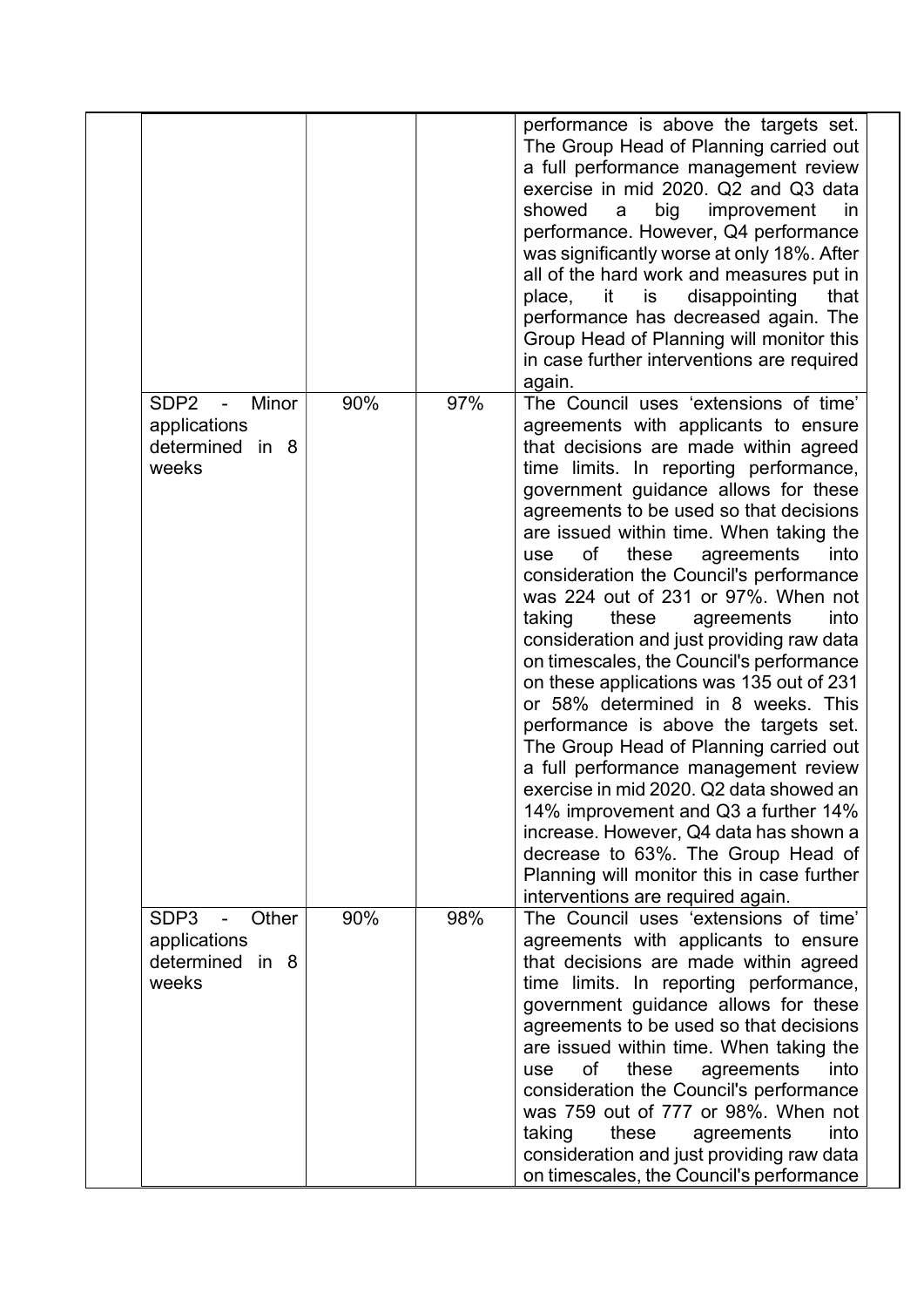|                                                                                                                         |     |        | on these applications was 665 out of 777<br>or 86% determined in 8 weeks. This<br>performance is above the targets set.<br>The Group Head of Planning carried out<br>a full performance management review<br>exercise in mid 2020. Q2 data showed an<br>31% improvement and Q3 performance<br>was 96% (a further 6% increase). Q4<br>performance is 91%, which is still above<br>target.                                                                                                                                                                                                                                                                                                                       |
|-------------------------------------------------------------------------------------------------------------------------|-----|--------|----------------------------------------------------------------------------------------------------------------------------------------------------------------------------------------------------------------------------------------------------------------------------------------------------------------------------------------------------------------------------------------------------------------------------------------------------------------------------------------------------------------------------------------------------------------------------------------------------------------------------------------------------------------------------------------------------------------|
| SDP4 - Occupied<br>units<br>retail<br>in<br>Littlehampton                                                               | 90% | 92%    | national<br>The<br>presence of<br>chains<br>continues to decline with the closure of<br>TUI and Leaders. Added to this WHSmith<br>and Barclays have publicised<br>their<br>close<br>intentions to<br>branches<br>in<br>Littlehampton in June. The large units<br>formerly occupied by Bon Marché and<br>Hartleys continue to be vacant. Peacocks<br>has reopened despite earlier indication<br>the store was to close. Although High<br>Street<br>faring poorly,<br>this<br>is<br>is<br>overcompensated by the increase in<br>independently owned businesses<br>in<br>other shopping streets outnumbering<br>closures. This has resulted in a net gain<br>of tenancies and raised the town's<br>occupancy rate |
| SDP6 - Vacant<br>private<br>sector<br>dwellings<br>returned<br>to<br>occupation                                         | 25  | 75     | Due to Covid pandemic there has been<br>an increase in the number of empty<br>property owners who have engaged with<br>the<br>Council.<br>However,<br>the<br>most<br>significant<br>impact<br>has<br>been<br>the<br>temporary provision of Admin support to<br>enable the Empty Property Officer focus<br>on the technical aspects of the role. A<br>more sustainable and long term solution<br>to this is being investigated going<br>forward.                                                                                                                                                                                                                                                                |
| SDP9 - Licence<br>applications<br>determined within<br>the<br>various<br>statutory<br>or<br>service time limits         | 90% | 99.01% | Out of the 202 applications received, 2<br>applications were not granted within the<br>timescale. Both animal applications<br>where we have been unable to inspect<br>home settings due to Covid restrictions<br>and shielding.                                                                                                                                                                                                                                                                                                                                                                                                                                                                                |
| SDP12 - Number<br>of missed refuse<br>and<br>recycling<br>collections<br>per<br>within<br>100,000<br>contractual target | 80  | 41     | There were a total of 41 missed refuse<br>and recycling bins per 1000,000, the<br>target was 80, we were under this target<br>figure so have therefore over achieved<br>on this target. The overall figure for<br>2020/21 is slightly improved over the                                                                                                                                                                                                                                                                                                                                                                                                                                                        |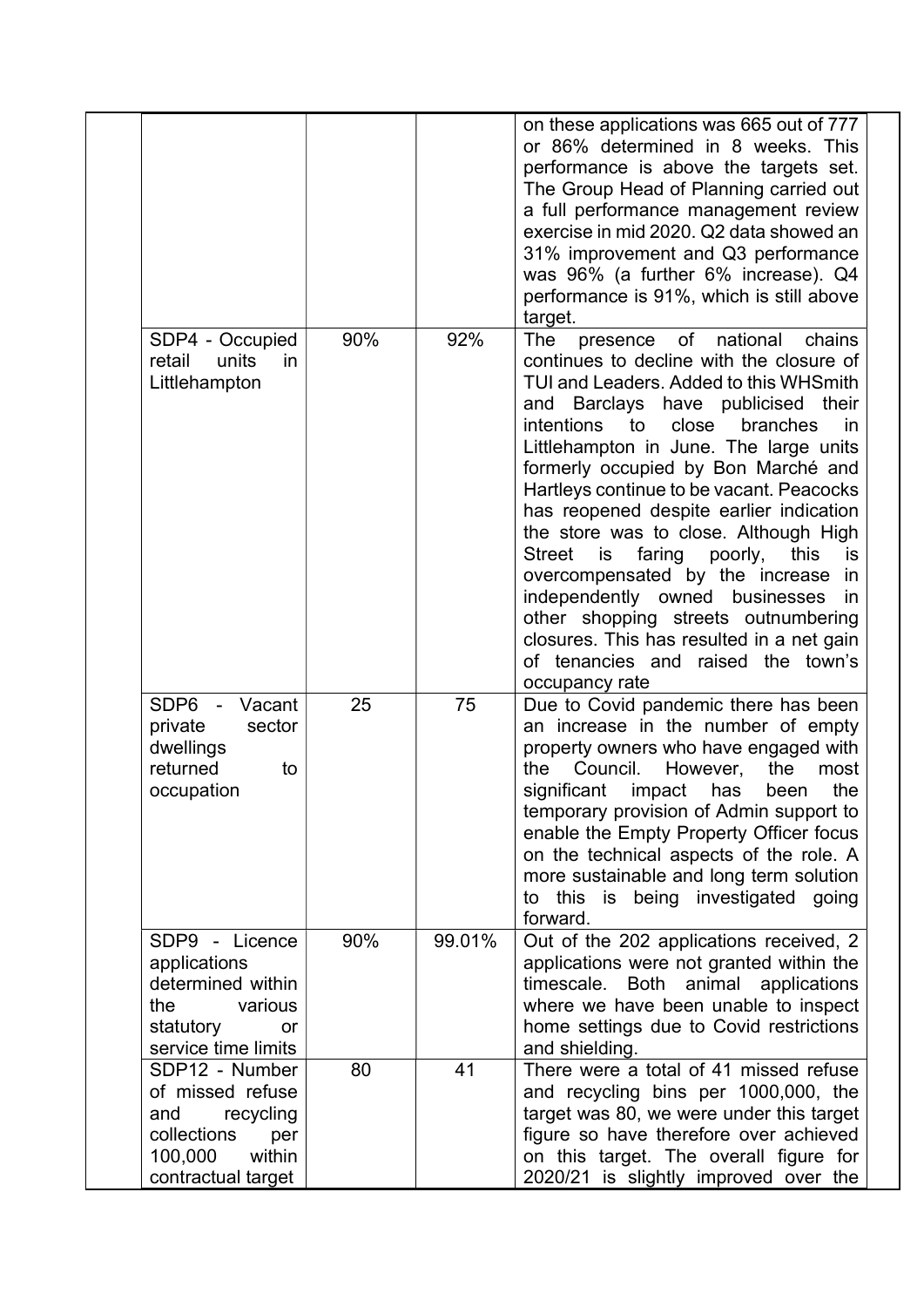|                                                                                                                                                     |         |         | previous year, despite challenges                                                                                                                                                                                                                                                                                                                                                                                                                                                                                                                                                                                                                                                                                                                                                                                                                              |
|-----------------------------------------------------------------------------------------------------------------------------------------------------|---------|---------|----------------------------------------------------------------------------------------------------------------------------------------------------------------------------------------------------------------------------------------------------------------------------------------------------------------------------------------------------------------------------------------------------------------------------------------------------------------------------------------------------------------------------------------------------------------------------------------------------------------------------------------------------------------------------------------------------------------------------------------------------------------------------------------------------------------------------------------------------------------|
|                                                                                                                                                     |         |         | affecting the service.                                                                                                                                                                                                                                                                                                                                                                                                                                                                                                                                                                                                                                                                                                                                                                                                                                         |
| SDP <sub>13</sub><br>Contractor<br>achieving<br>performance<br>target for all green<br>space<br>management<br>operations<br>following<br>monitoring | $>61\%$ | 68.00%  | Whilst the overall performance score<br>the<br>exceeds<br>minimum<br>contractual<br>performance requirements, it is less than<br>the scores achieved in 2019/20. The<br>pandemic has not impacted on how sites<br>have been scored. Resourcing litter<br>collection<br>has<br>been<br>significant<br>a<br>challenge throughout 2020 and has<br>impacted on other areas of grounds<br>maintenance<br>operations<br>which<br>is<br>the<br>reduced<br>reflected<br>in<br>score.<br>Additionally, ensuring a Covid19 safe<br>working environment has seen the teams<br>having to significantly adapt, with a<br>concentrated focus on priority areas.                                                                                                                                                                                                              |
| SDP14 - Achieve<br>Green<br>Flag<br>for<br>awards<br>Council Parks, 4<br>by 18/19<br>5 by<br>19/20<br>and<br>maintain<br>at<br>5<br>thereafter      | 5       | 6       | Retained existing 5 awards at Hotham<br>Park, Mewsbrook Park, Norfolk Gardens,<br>Old Rectory Gardens and Marine Park<br>Gardens and added a 6th award at<br><b>Brookfield Park</b>                                                                                                                                                                                                                                                                                                                                                                                                                                                                                                                                                                                                                                                                            |
| SDP15 - Increase<br>grass<br>regimes<br>managed<br>for<br>specifically<br>biodiversity<br>purposes                                                  | 157,700 | 181,065 | Total now is 181065 (+9165) 5.06%<br>Chalcraft Cemetery - 1650, Brookfield<br>Park - 1500, Hotham - 250, West Park -<br>420, The Nurseries - 100, Felpham Rec -<br>300, Larksfield - 350, Bersted Park -<br>1400, Rowan Way - 650, East Green<br>bunds - 350, Linden rec - 200,<br>Middlemead - 150, The Whapple - 100,<br>The paddocks - 100, The Faroes - 80,<br>Brickfields - 365, Langmeads - 600,<br>Herrington's field - 450, Ford rd POS -<br>150<br>The regime change continues to be<br>challenging to communicate to the public<br>where the perception is sometimes one<br>of neglect. Officers and contracted staff<br>have had to act quickly when long grass<br>areas haven't been popular, at the same<br>time as having to answer challenging<br>calls to leave more grass to grow long.<br>Balancing the two perspectives<br>is<br>difficult. |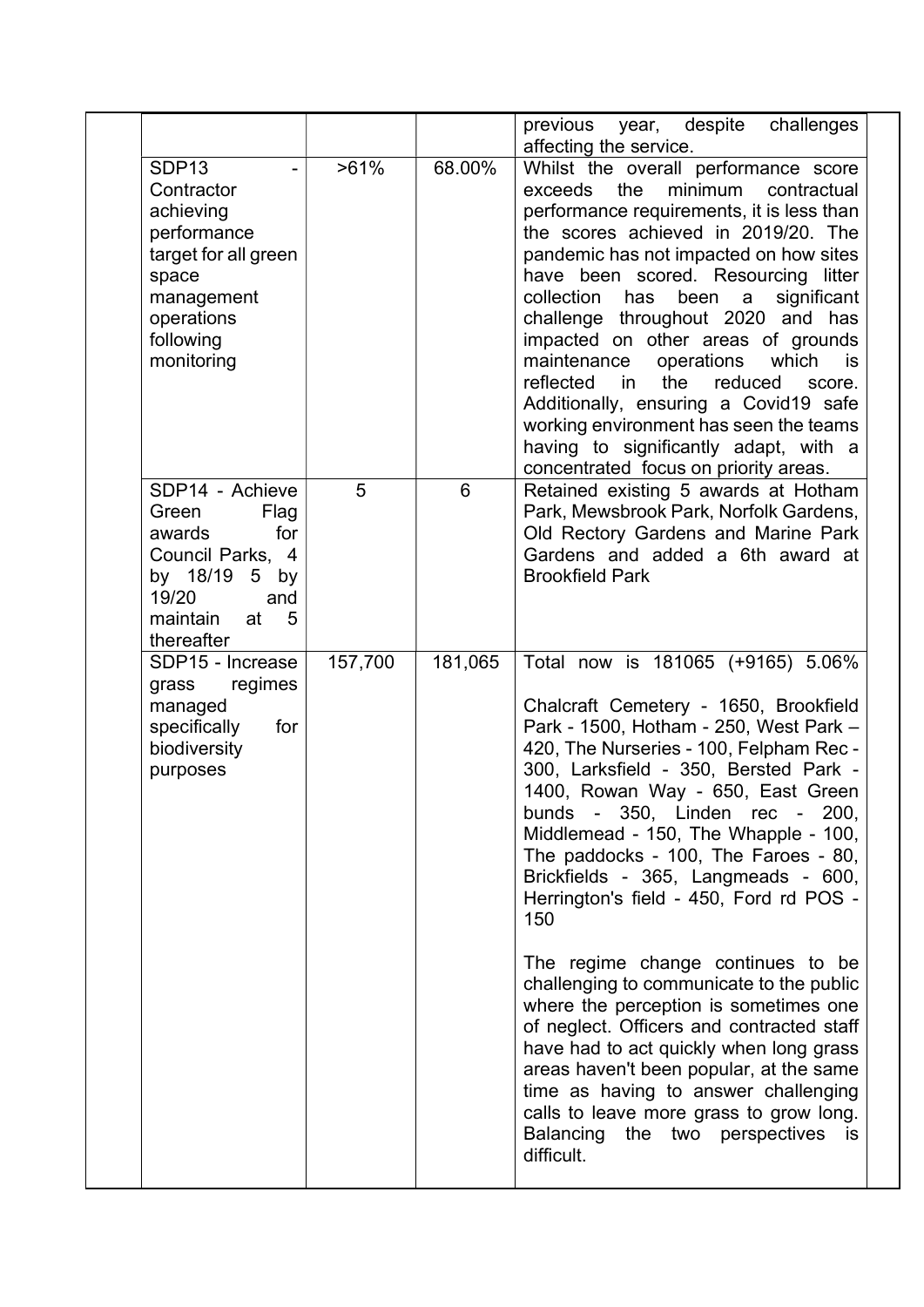|                                                                   |     |        | Messaging on Social Media and in other<br>communications around the 'No Mow<br>May' national campaign supported by<br>many third sector organisations is<br>planned, together with an information<br>package for the public to understand the<br>biodiversity benefits where there can be<br>a perception of neglect. |
|-------------------------------------------------------------------|-----|--------|-----------------------------------------------------------------------------------------------------------------------------------------------------------------------------------------------------------------------------------------------------------------------------------------------------------------------|
| SDP <sub>19</sub><br>- Rent<br>collected<br>on<br>Council housing | 94% | 95.70% | Above target: Robust and consistent<br>management of rent accounts continues<br>applied during<br>these<br>be<br>to<br>unprecedented times as a result of Covid<br>19. Added focus has been given to low<br>level arrears, as early intervention is key.                                                              |

## 1.14 Actions

Considering the impact of the Covid pandemic on the Council, it is a big achievement to have over achieved on 11 out of the 23 SDP indicators during the past year. This is a credit to the hard work of Council officers in maintaining performance during challenging times. CMT believe that no remedial action is required for any of the Service Delivery Plan indicators at Q4. However, several indicators will need to be monitored during 2022 as the Council recovers from the Covid-19 pandemic:

- SDP7: The total income received from general fund assets
- SDP11: Residual household waste per household
- SDP16: Business rates collected
- SDP17: Housing Benefit overpayments recovered
- SDP18: Cost of emergency accommodation per annum (net)
- SDP21: Average time from property vacated to property re let (days)
- SDP23: Wellbeing clients reporting that one or more of their lifestyle goals has been achieved (3 months after the conclusion of an intervention)

Approval of the Corporate Policy and Performance Committee is sought to change the targets for two SDP indicators for 2021/22:

- SDP 16 (Business Rates Collected) request for approval to change target for 2021/22 from 99% to 95%. This target reduction is to reflect the ongoing partial retail relief for 2021/21 coupled with economic climate that may mean businesses will struggle to pay.
- SDP 18 (Cost of emergency accommodation) request for approval to change target for 2021/22 from £533,000 or (budget figure) to just be reported on the net cost rather than having a target figure. Placements will increase with "everyone in programme" and predicted economic hardship that households will face and therefore the target and outturn for 2021/22 is hard to predict.

# 2. PROPOSAL(S):

N/A